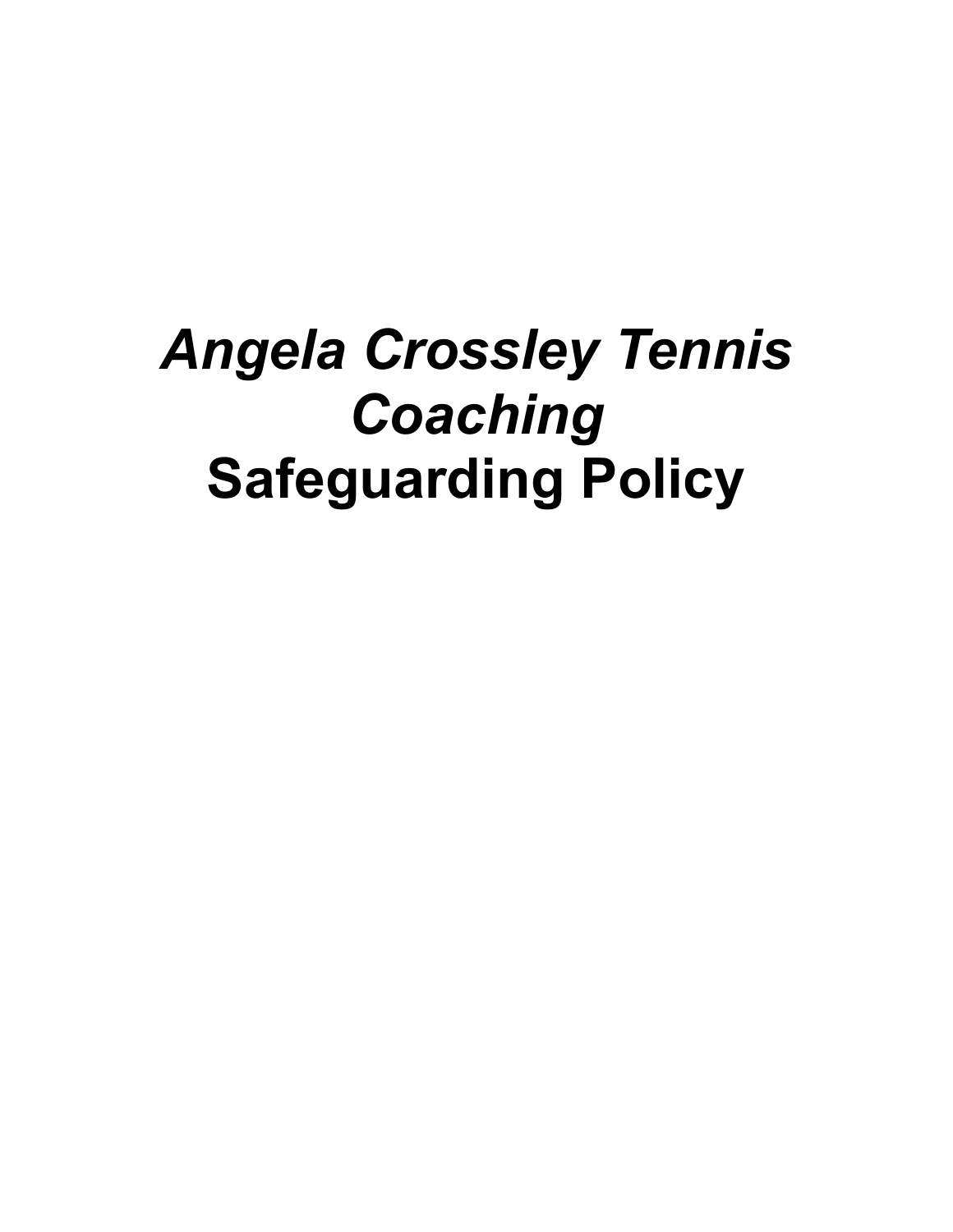### **Concern Reporting Procedure**

**Anyone who is concerned about the well-being of a child/ adult at risk, or has a disclosure of abuse or neglect made to them must:**



#### **Contact Details**

**LTA Safe and Inclusive Tennis Team** 02084877000 / [safeandinclusive@lta.org.uk](mailto:safeguarding@lta.org.uk) *(Monday to Friday, 9am to 5pm)*

**Tennis Wales Safeguarding Lead** 01978352773 *(Monday to Friday, 9am to 5pm)*

**Tennis Scotland Safeguarding Lead**  $\vert$  08000282233  $\vert$  **pislation**)  $\vert$   $\vert$   $\vert$ 01314441984 *(Monday to Friday, 9am to 5pm)*

**Club Welfare Officer Jo Coverdale**

**NSPCC** 08088005000

Policy Transmission Policy Page 2 of 5 **ParentLine Scotland** 08000282233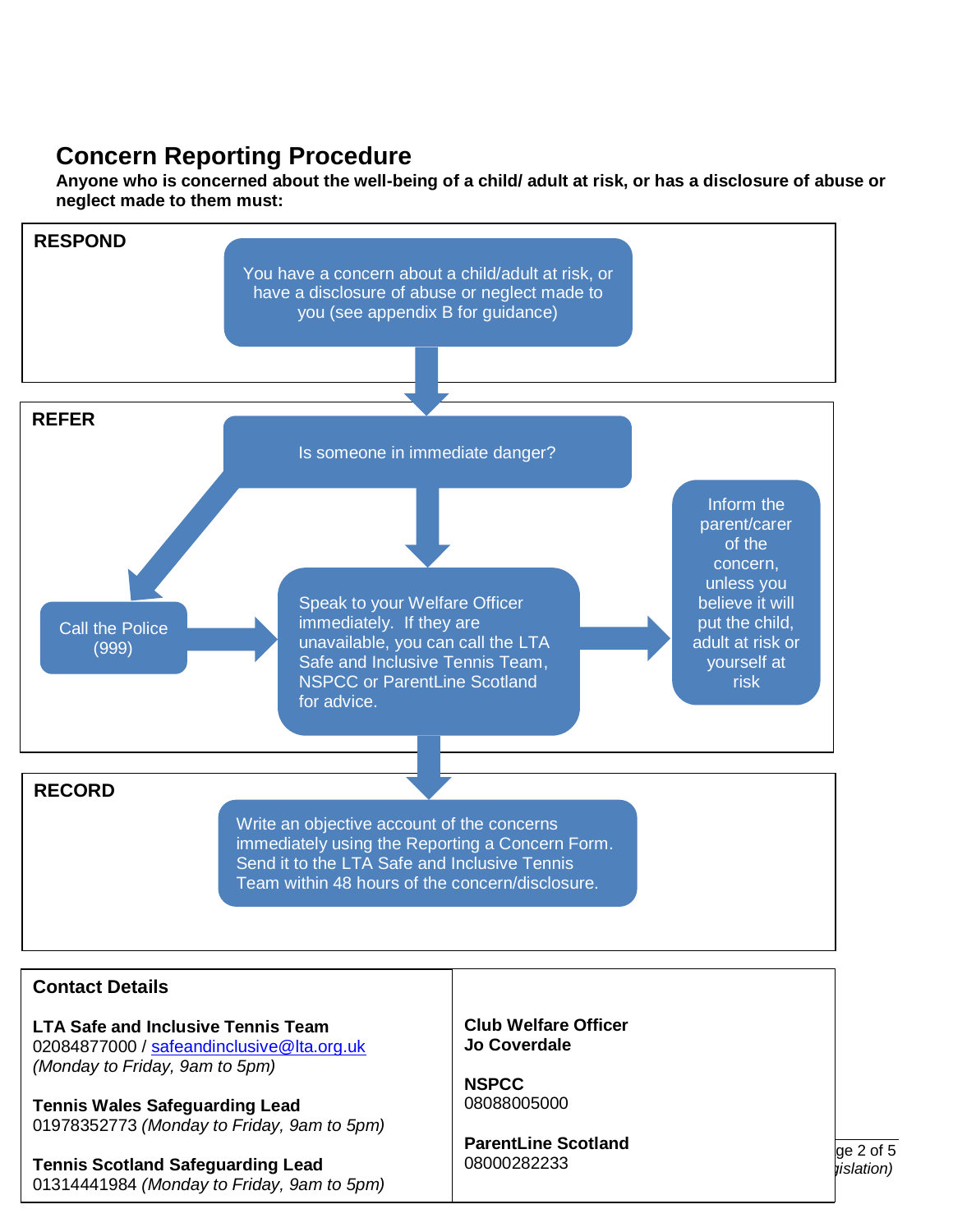## **Safeguarding Policy**

#### **1. Policy statement**

Angela Crossley Tennis Coaching is committed to prioritising the well-being of all children and adults at risk, promoting safeguarding in our club at all times, including all programmes and events we run. This Policy strives to minimise risk, deliver a positive tennis experience for everyone and respond appropriately to all safeguarding concerns/disclosures.

#### **2. Use of terminology**

**Child:** a person under the age of eighteen years.

Note that some legislation in Scotland defines a child as a person under sixteen years old. However, where there is any safeguarding concern, anyone under the age of 18 is regarded as a child unless advised otherwise by the LTA Safe and Inclusive Tennis Team.

**Adult at risk of abuse or neglect:** a person aged eighteen years or over who is, or may be, in need of community care services by reason of disability, age or illness; and is, or may be, unable to take care of, or unable to protect him or herself against abuse or neglect.

**Safeguarding children:** protecting children from abuse and neglect, preventing the impairment of children's health or development, ensuring that they grow up in circumstances consistent with the provision of safe and effective care, and taking action to enable all children to have the best life chances.

**Safeguarding adults at risk:** protecting adults from abuse and/or neglect. Enabling adults to maintain control over their lives and make informed choices without coercion. Empowering adults at risk, consulting them before taking action, unless someone lacks the capacity to make a decision, or their mental health poses a risk to their own or someone else's safety, in which case, always acting in his or her best interests.

*(See appendix A for full glossary of terms)*.

#### **3. Scope**

This Policy is applicable to all staff, volunteers, committee members, coaches and club. It is in line with national legislation and applicable across the UK.

Guidance on implementing the policy is outlined in the following documents:

- *Safe and Inclusive British Tennis toolkit*
- •

Advice, guidance and support is available from the LTA Safe and Inclusive Tennis Team.

#### **4. Responsibility for the implementation of the Safeguarding Policy, Standards, Code of Conduct and Reporting Procedure**

**SAFEGUARDING IS EVERYONE'S RESPONSIBILITY: NOT RESPONDING TO A SAFEGUARDING CONCERN IS NOT AN OPTION.**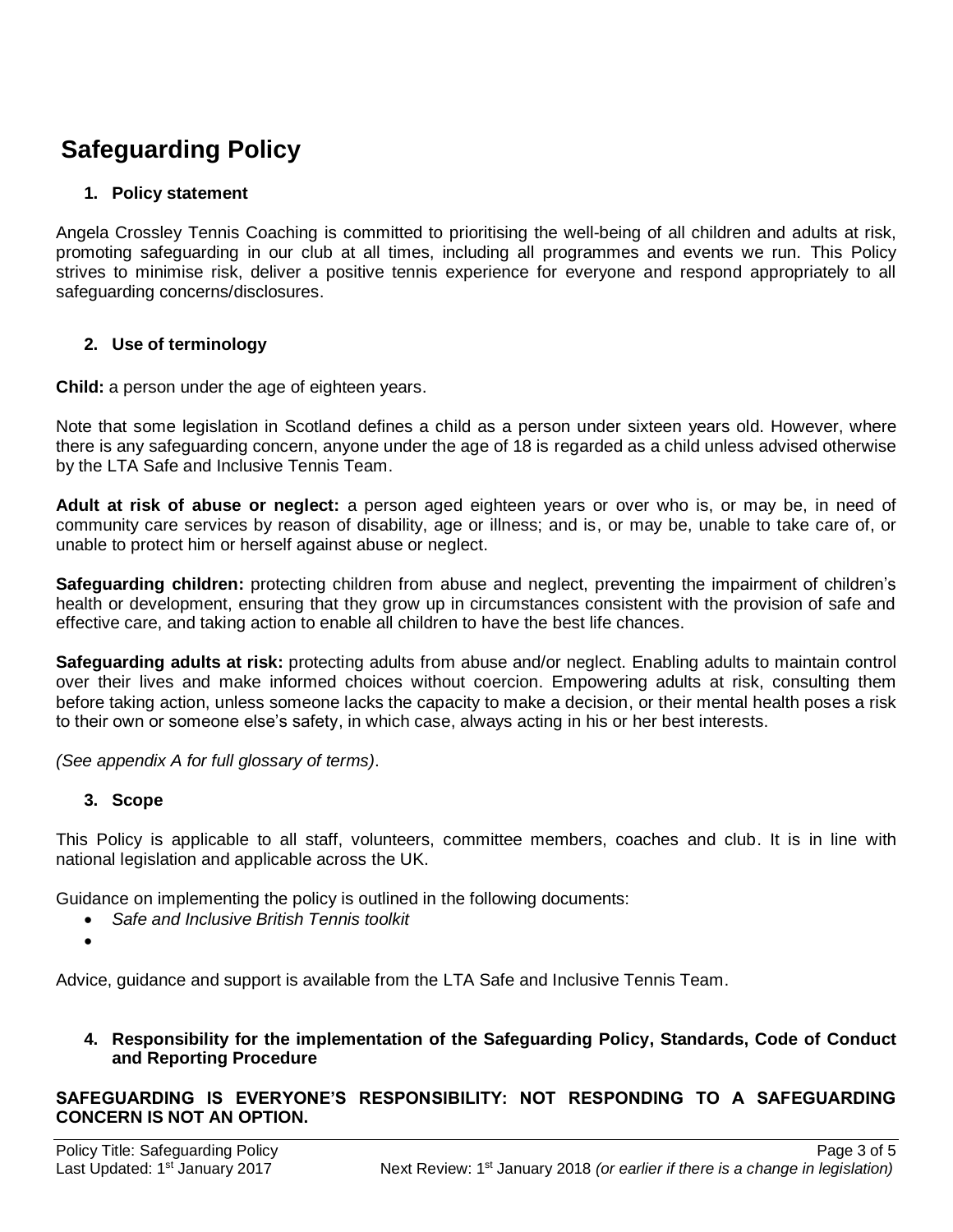- Our club's committee has overall accountability for this Policy and its implementation
- Our Welfare Offier (Jo Coverdale) is responsible for updating this Policy in line with legislative and club developments
- All individuals involved in/present at the club are required to adhere to the Policy and Code of Conduct
- The LTA Safe and Inclusive Tennis Team and Tennis Scotland, Tennis Wales and Tennis Foundation Safeguarding Leads can offer support to help clubs proactively safeguard.

#### **Where there is a safeguarding concern/disclosure:**

- The individual who is told about, hears, or is made aware of the concern/disclosure is responsible for following the Safeguarding Reporting Procedure. Unless someone is in immediate danger, they should inform their club Welfare Officer, LTA Safe and Inclusive Tennis Team or National Safeguarding Lead *(page 2)*
- The club Welfare Officer and Safeguarding Leads are responsible for reporting safeguarding concerns to the LTA Safe and Inclusive Tennis Team
- The LTA Safe and Inclusive Tennis Team is responsible for assessing all safeguarding concern/disclosures that are reported to them and working with the club Welfare Officer and national Safeguarding Leads to follow up as appropriate on a case-by-case basis, prioritising the well-being of the child/ adult at risk at all times. Dependent on the concern/disclosure, a referral may be made to:
	- $\circ$  The police in an emergency (999);
	- **o** Local Authority Children's Services Leeds City Council
	- o Local Authority Adult Services Leeds City Council
	- $\circ$  Designated Officer (England only) for concerns/disclosures about a member of staff, consultant, coach, official or volunteer.
	- o Disclosure and Barring Service (or Disclosure Scotland; Adult Social Work Team or Health and Social Service Department (Channel Islands) for concerns/disclosures about a member of staff, consultant, coach, official or volunteer
	- $\circ$  The LTA Safeguarding and Protection Committee for advice and guidance.

#### **5. Breaches of the Safeguarding Policy, Standards, Code of Conduct and Reporting Procedure**

Breaches of this Policy and/or failure to comply with the outlined responsibilities may result in the following:

- Disciplinary action leading to possible dismissal and legal action;
- Termination of current and future roles within the club and roles in other clubs, the LTA, Tennis Wales, Tennis Scotland and the Tennis Foundation*.*

Actions taken by staff, consultants, volunteers, officials, coaches inside or outside of the club that are seen to contradict this Policy may be considered a violation of this Policy.

Where an appeal is lodged in response to a safeguarding decision made by the club, the individual should adhere to the club's appeal procedure

#### **6. Related policies and guidance**